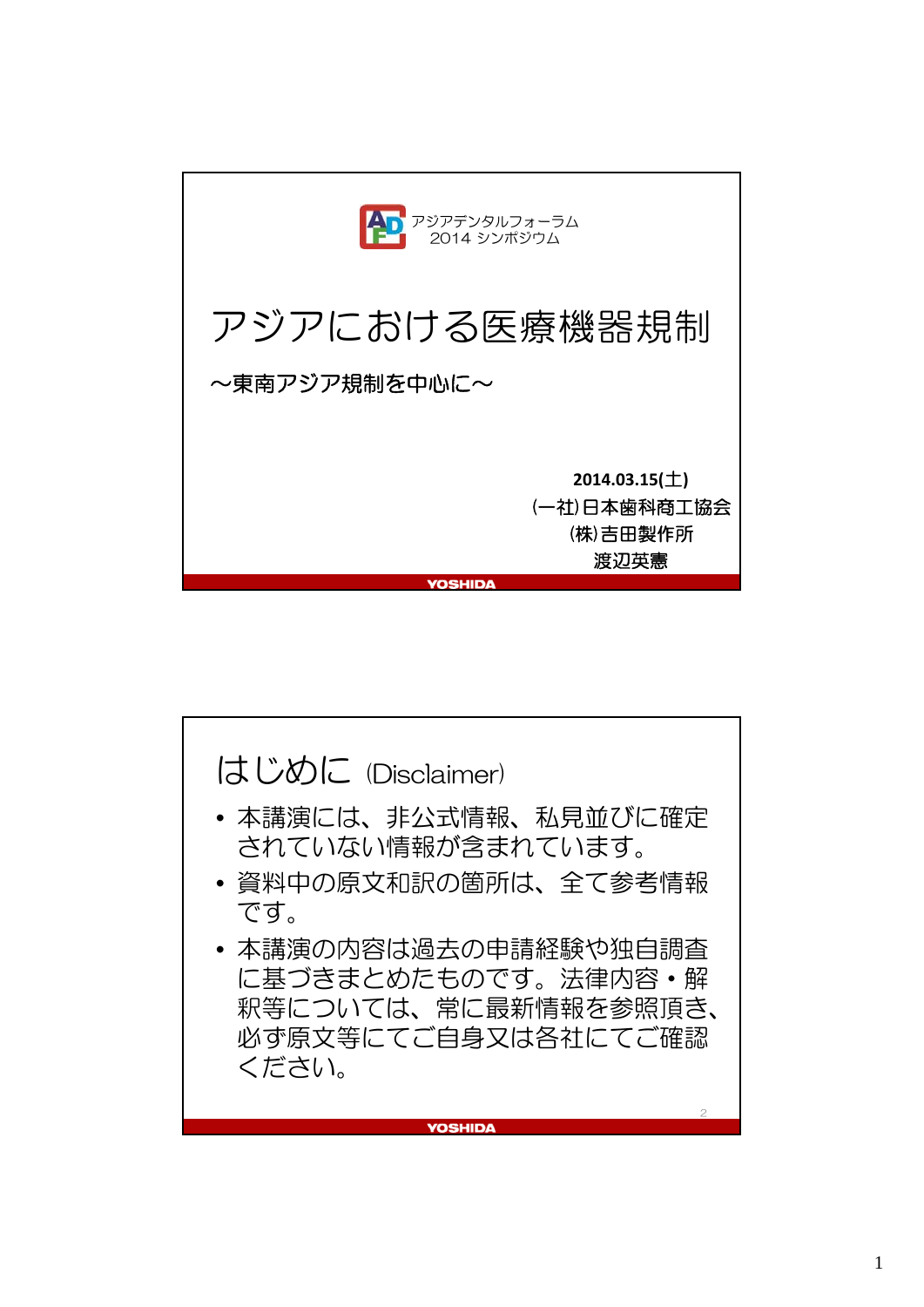

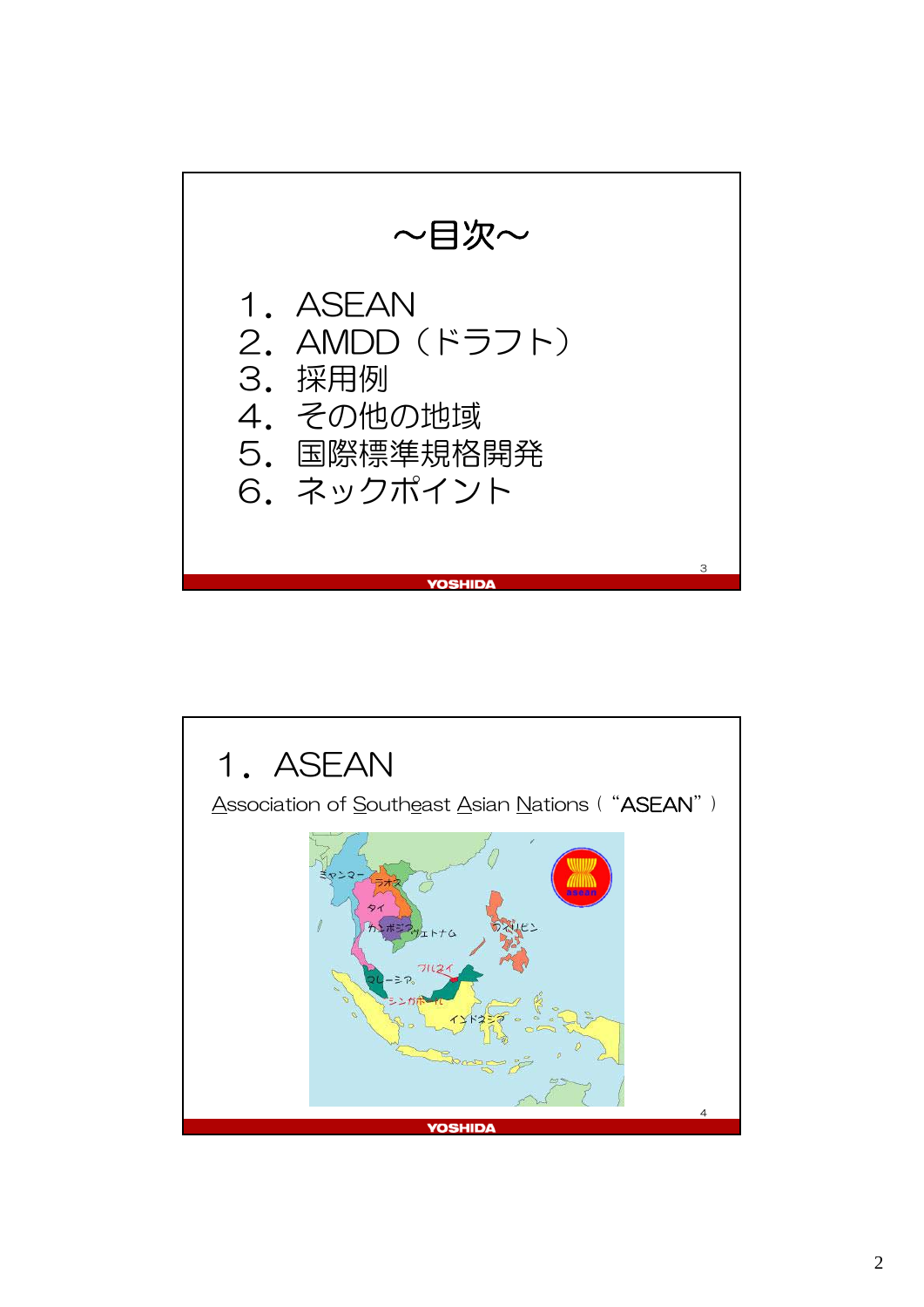

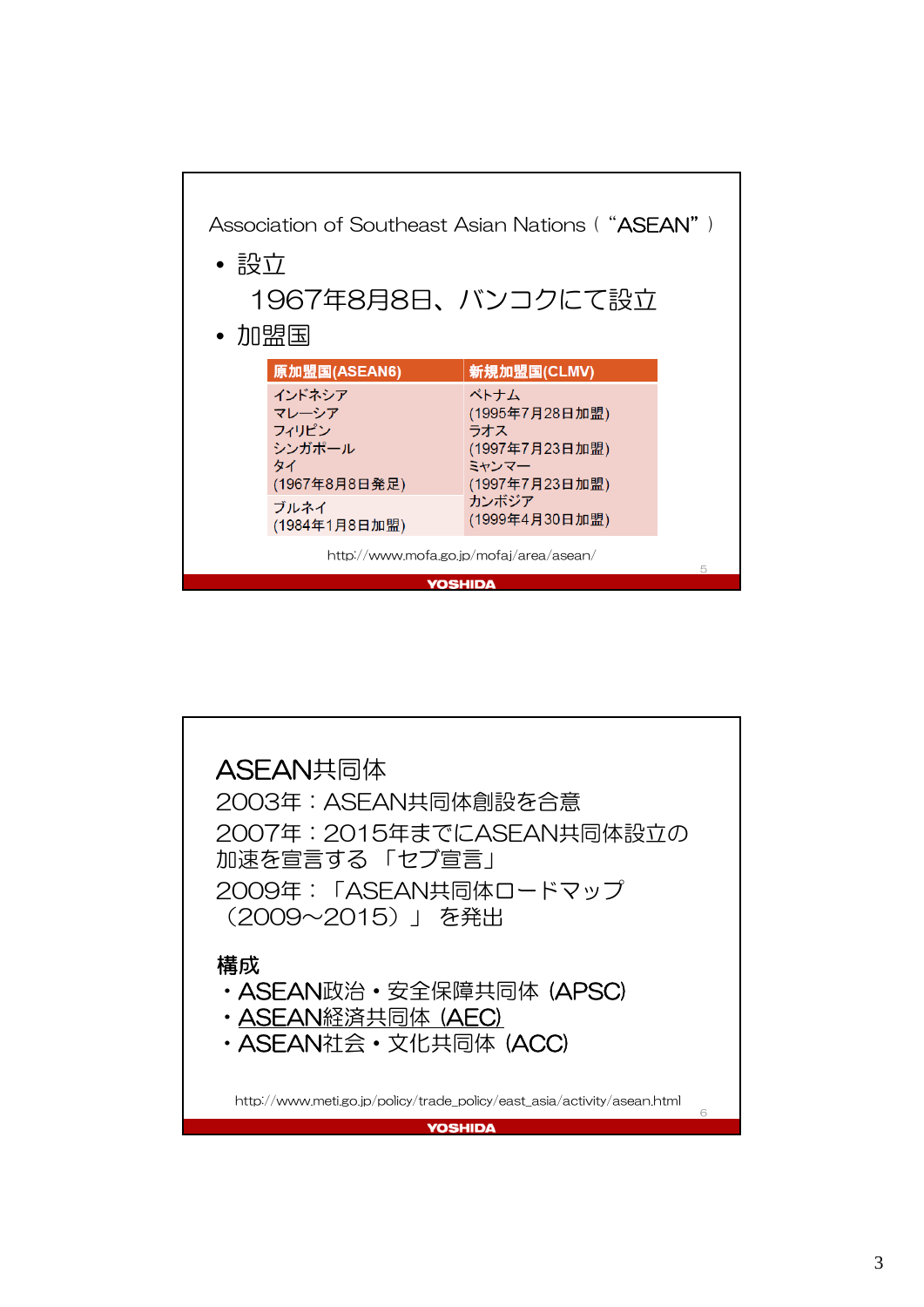

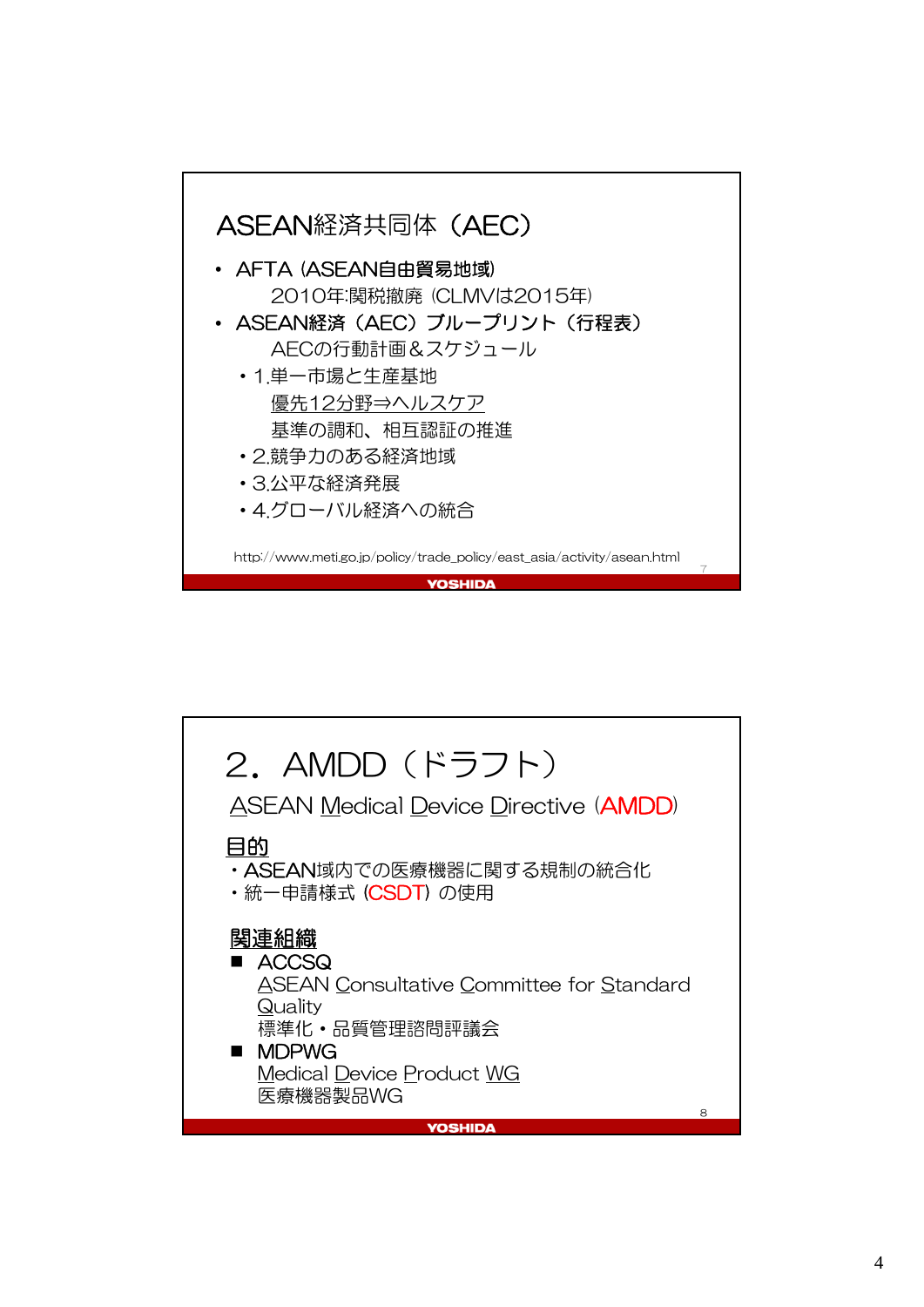|                  | AMDDの構成(本文) (Ver. 14)                                                                              |
|------------------|----------------------------------------------------------------------------------------------------|
| <b>ARTICLE 1</b> | <b>GENERAL PROVISIONS</b>                                                                          |
| ARTICI F 2       | <b>DEFINITIONS AND SCOPE</b>                                                                       |
| <b>ARTICLE 3</b> | <b>FSSENTIAL PRINCIPLES OF SAFETY AND</b><br>PERFORMANCE OF MEDICAL DEVICE                         |
| ARTICI F 4       | <b>CLASSIFICATION OF MEDICAL DEVICES</b>                                                           |
| <b>ARTICLE 5</b> | CONFORMITY ASSESSMENT OF MEDICAL<br><b>DEVICES</b>                                                 |
| <b>ARTICLE 6</b> | REGISTRATION AND PLACEMENT ON THE<br><b>MARKFT</b>                                                 |
| ARTICI F 7       | LICENSING OF PERSONS RESPONSIBLE FOR<br>PLACING MEDICAL DEVICES ON THE<br>MARKETS OF MEMBER STATES |

**YOSHIDA** 

| AMDDの構成 (Ver. 14)                            |                                                          |  |  |  |
|----------------------------------------------|----------------------------------------------------------|--|--|--|
| <b>ARTICLE 8</b>                             | <b>TECHNICAL DOCUMENTS FOR MEDICAL</b><br><b>DEVICES</b> |  |  |  |
| <b>ARTICLE 9</b>                             | REFERENCE TO STANDARDS AND RELEVANT<br>DOCUMENTS         |  |  |  |
| <b>ARTICLE 10 LABELLING</b>                  |                                                          |  |  |  |
|                                              | <b>ARTICLE 11   MEDICAL DEVICE CLAIMS</b>                |  |  |  |
|                                              | ARTICLE 12 POST-MARKETING ALERT SYSTEM (PMAS)            |  |  |  |
|                                              | <b>ARTICLE 13 CLINICAL INVESTIGATION</b>                 |  |  |  |
| <b>ARTICLE 14 INSTITUTIONAL ARRANGEMENTS</b> |                                                          |  |  |  |
|                                              | 10                                                       |  |  |  |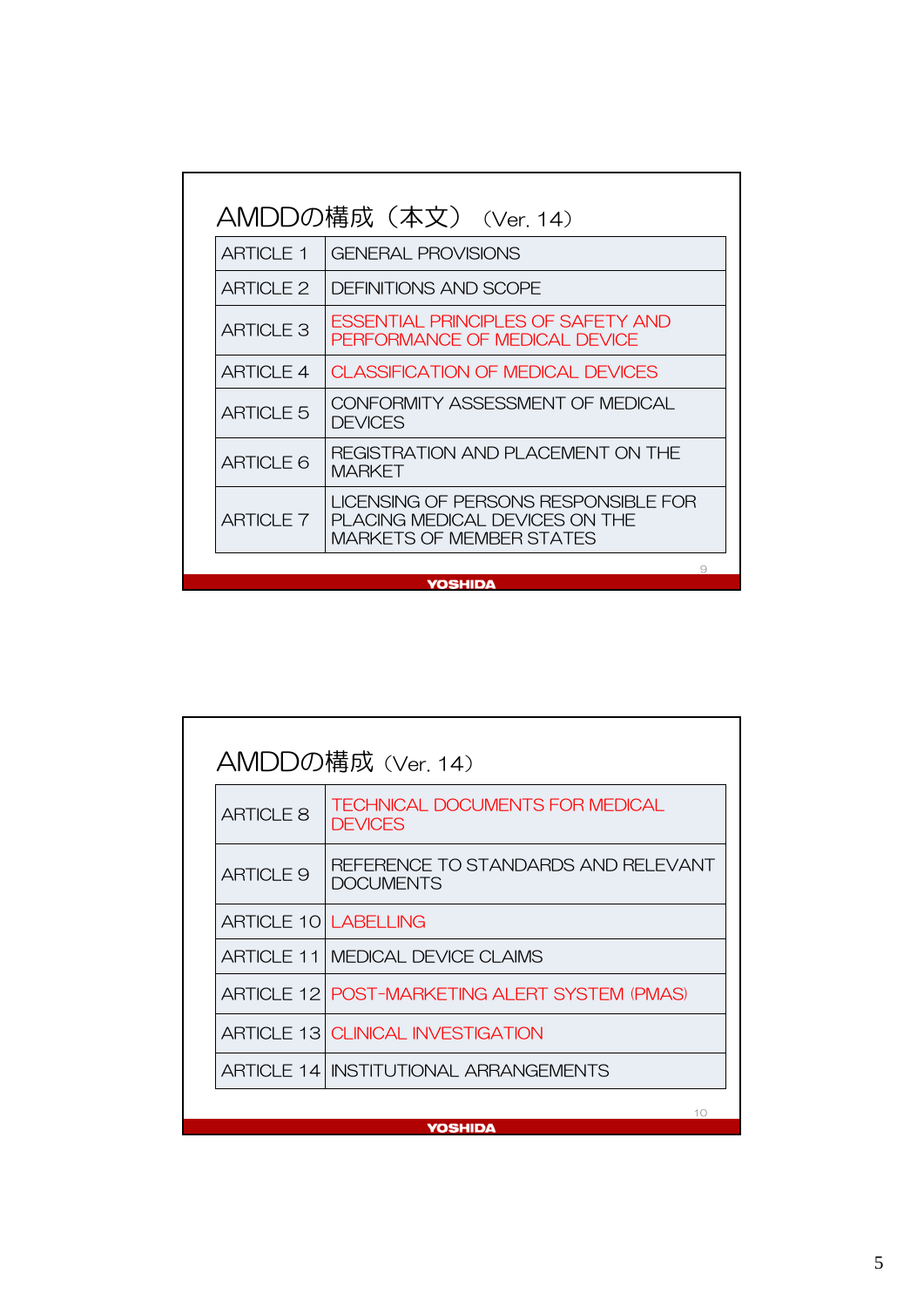| AMDDの構成 (Ver. 14) |                                      |  |  |  |
|-------------------|--------------------------------------|--|--|--|
|                   | <b>ARTICLE 15 SAFEGUARD CLAUSES</b>  |  |  |  |
|                   | <b>ARTICLE 16   CONFIDENTIALITY</b>  |  |  |  |
|                   | <b>ARTICLE 17 SPECIAL CASES</b>      |  |  |  |
|                   | <b>ARTICLE 18 IMPLEMENTATION</b>     |  |  |  |
|                   | <b>ARTICLE 19 DISPUTE SETTLEMENT</b> |  |  |  |
|                   | <b>ARTICLE 20 FINAL PROVISIONS</b>   |  |  |  |
|                   | <b>YOSHIDA</b>                       |  |  |  |

|                    | AMDDの構成(附属書) (Ver.14)                                                           |  |
|--------------------|---------------------------------------------------------------------------------|--|
| <b>ANNEX 1</b>     | Essential Principles of Safety and Performance of<br>Medical Devices            |  |
| <b>ANNEX 2</b>     | Risk Classification Rules for Medical Devices other<br>than IVD Medical Devices |  |
| ANNEX 3            | Risk Classification Rules for IVD Medical Devices                               |  |
| ANNEX 4            | <b>ASEAN Common Submission Dossier Template</b>                                 |  |
| ANNEX <sub>5</sub> | Post Marketing Alert System (PMAS)<br>Requirements                              |  |
|                    | 12                                                                              |  |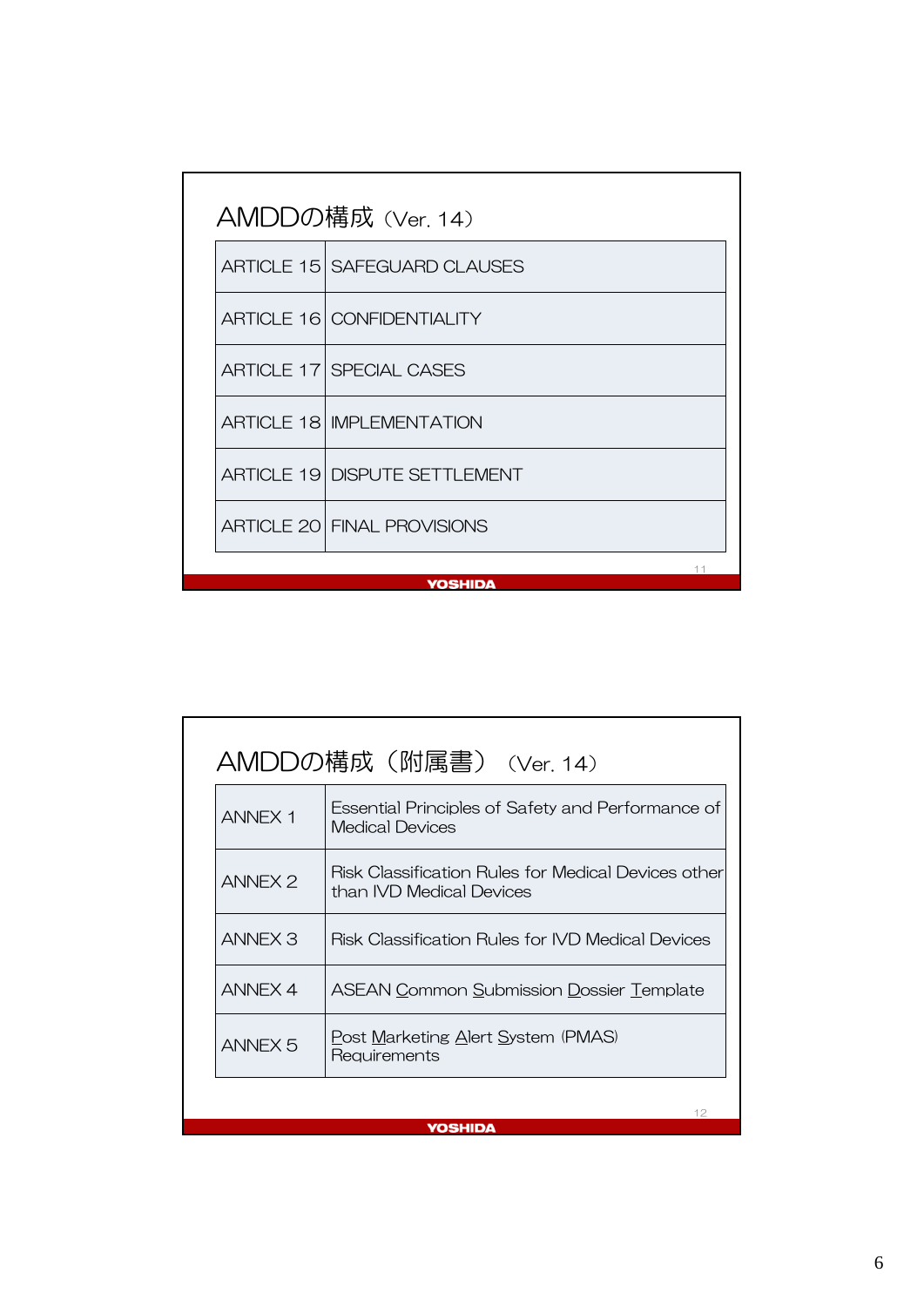| ANNEX <sub>6</sub> | Components Elements of a Product Owner's or<br>Physical Manufacturer's<br>Declaration of Conformity (DOC) |  |
|--------------------|-----------------------------------------------------------------------------------------------------------|--|
| <b>ANNEX 7</b>     | Labelling Requirements                                                                                    |  |
| <b>ANNEX 8</b>     | Clinical Investigation                                                                                    |  |
|                    |                                                                                                           |  |
|                    |                                                                                                           |  |

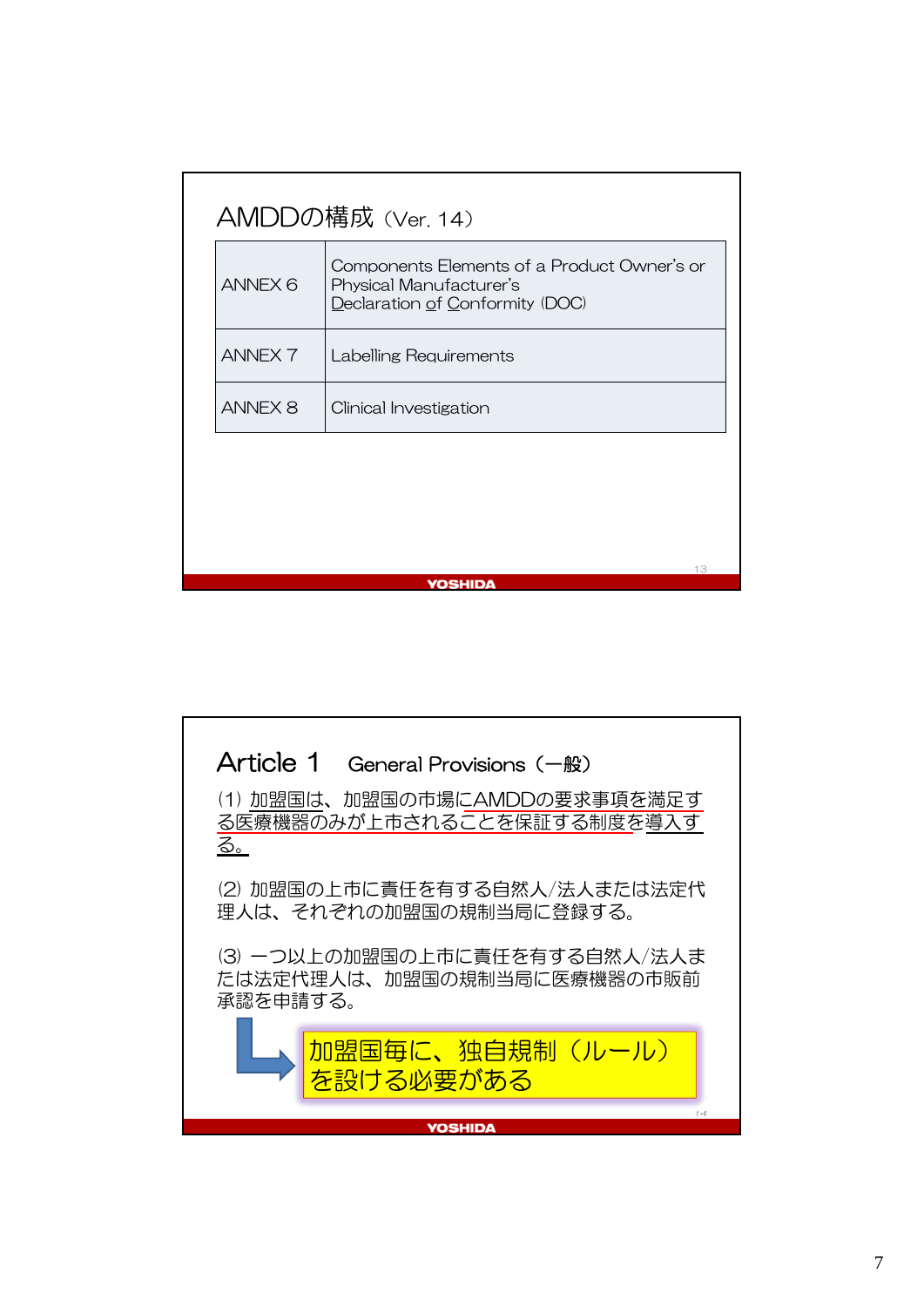

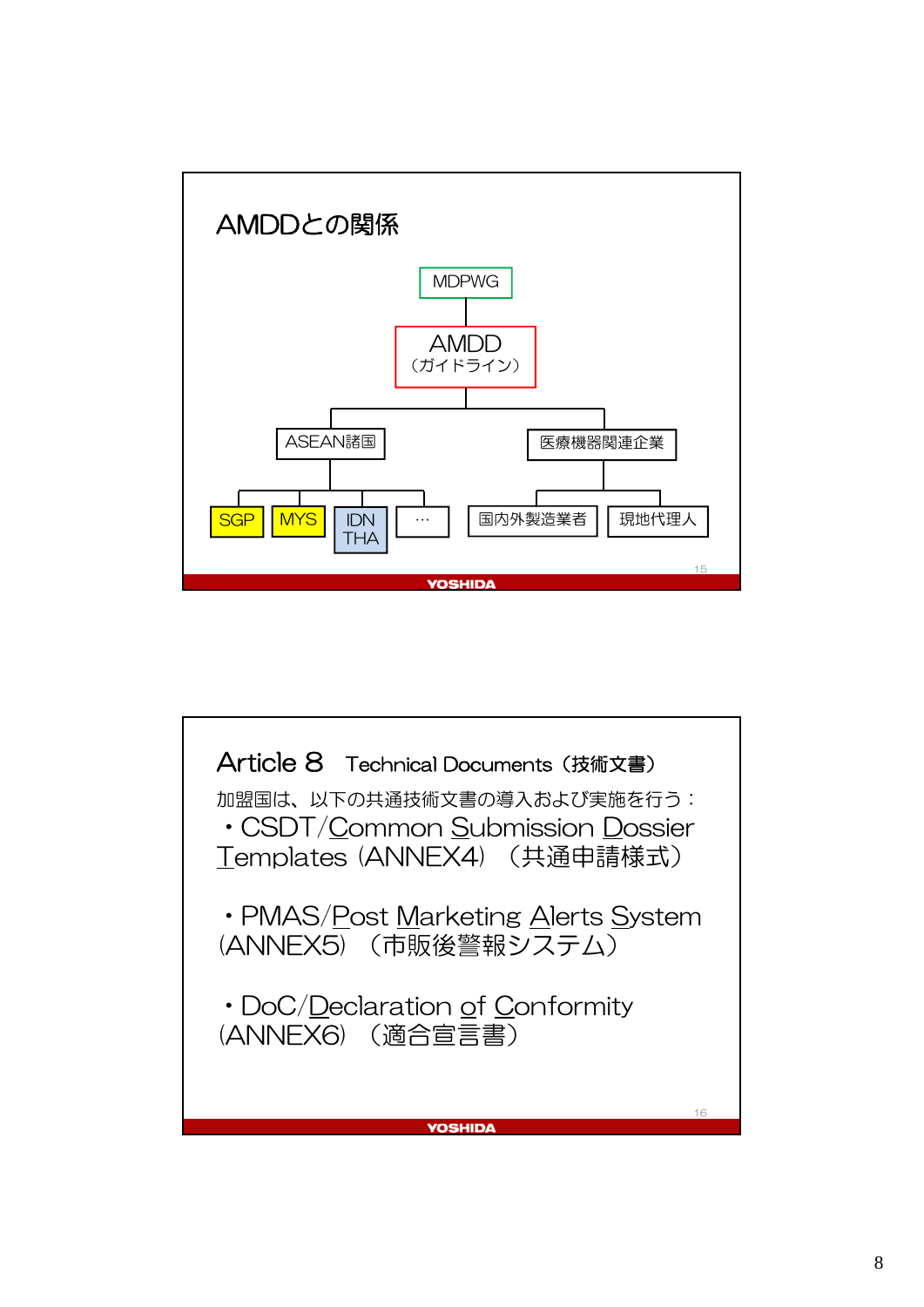

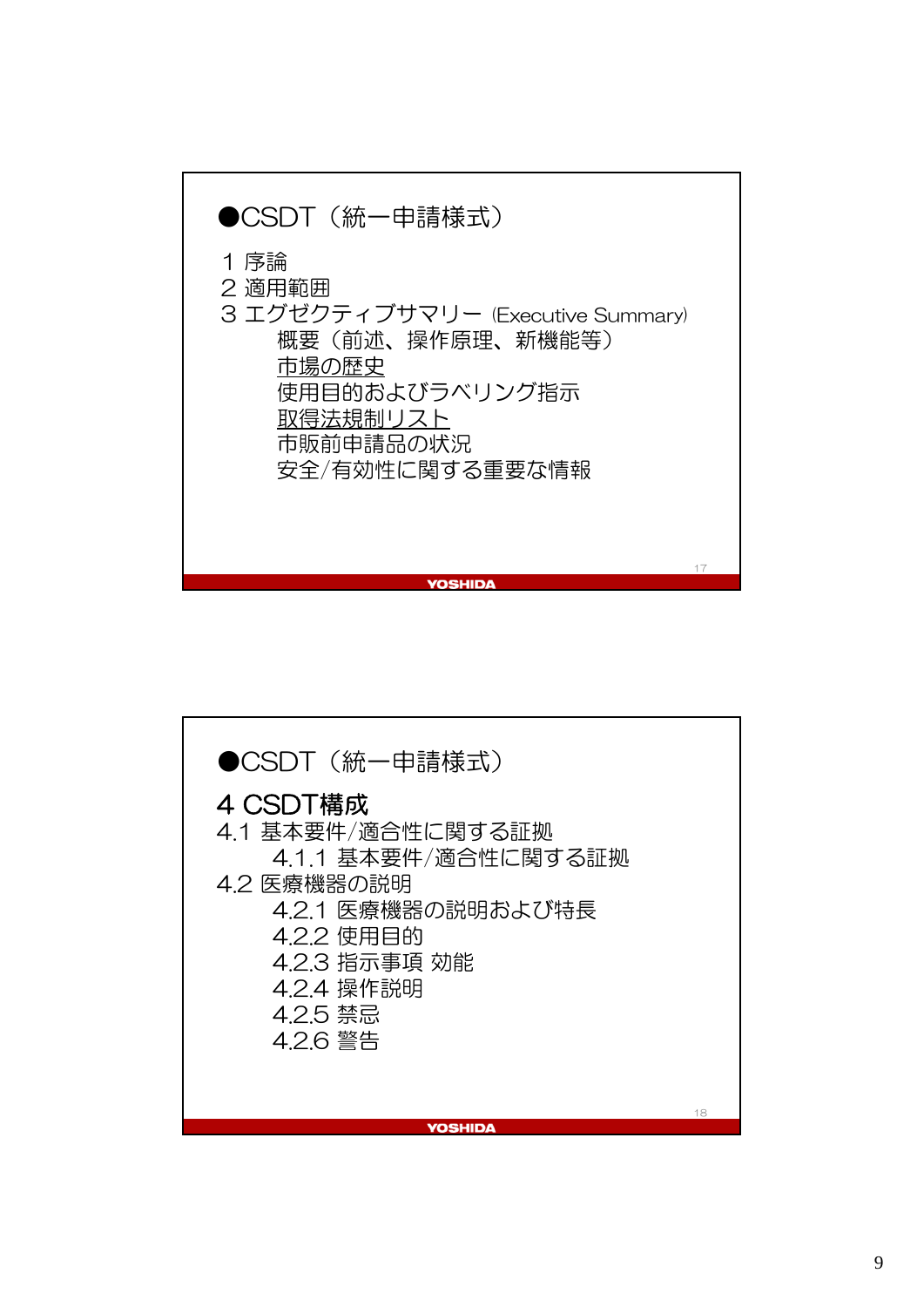

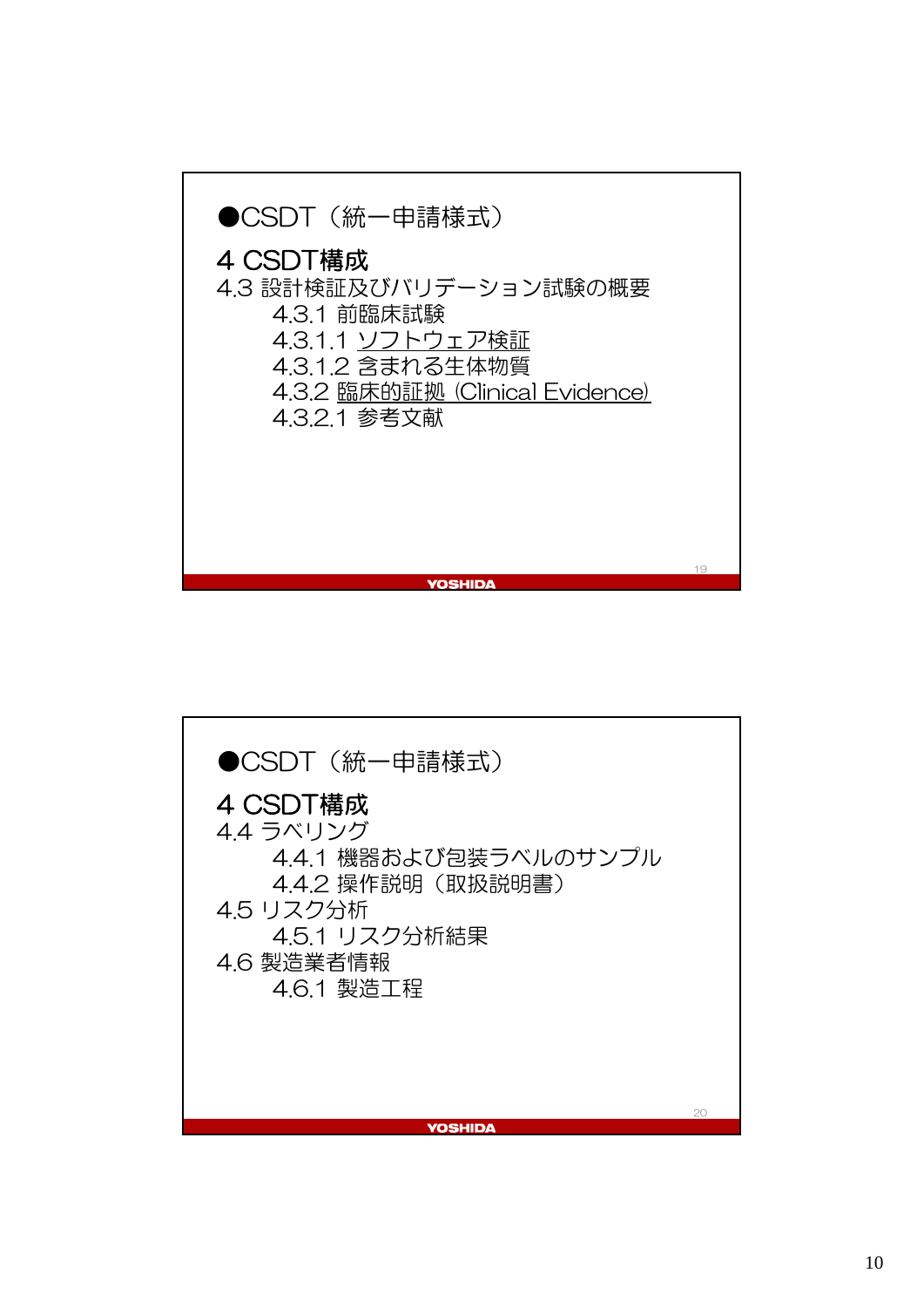|                | STED (添付資料) vs. CSDT |                                                                                                          |    |
|----------------|----------------------|----------------------------------------------------------------------------------------------------------|----|
|                | STED (日本)            | CSDT (ASEAN)                                                                                             |    |
| $\mathbf{1}$   | 品目総括                 | エグゼクティブサマリー<br>概要<br>市場の歴史<br>使用目的およびラベリング指示<br>取得法規制リスト<br>市販前申請品の状況<br>安全/有効性に関する重要な情報                 |    |
| $\overline{2}$ | 基本要件適合性              | 基本要件/適合性に関する証拠                                                                                           |    |
| 3              | 機器に関する情報             | 医療機器の説明<br>4.2.1 医療機器の説明および特長<br>4.2.2 使用目的<br>4.2.3 指示事項 効能<br>4.2.4 取扱説明書<br>4.2.5 禁忌<br>4.2.6 警告      |    |
| $\overline{4}$ | 設計検証及び妥当性確認の概要       | 設計検証及びバリデーション試験の概要<br>4.3.1 前臨床試験<br>4.3.1.1 ソフトウェア検証<br>4.3.1.2 含まれる生体物質<br>4.3.2 臨床的証拠<br>4.3.2.1 参考文献 |    |
| 5              | ラベリング(案)             | ラベリング<br>4.4.1 機器および包装ラベルのサンプル<br>4.4.2 取扱説明書                                                            |    |
| 6              | リスク分析                | リスク分析<br>4.5.1 リスク分析結果                                                                                   |    |
| $\overline{7}$ | 製造に関する情報             | 製造業者情報<br>4.6.1 製造工程                                                                                     | 21 |
|                |                      | YOSHIDA                                                                                                  |    |

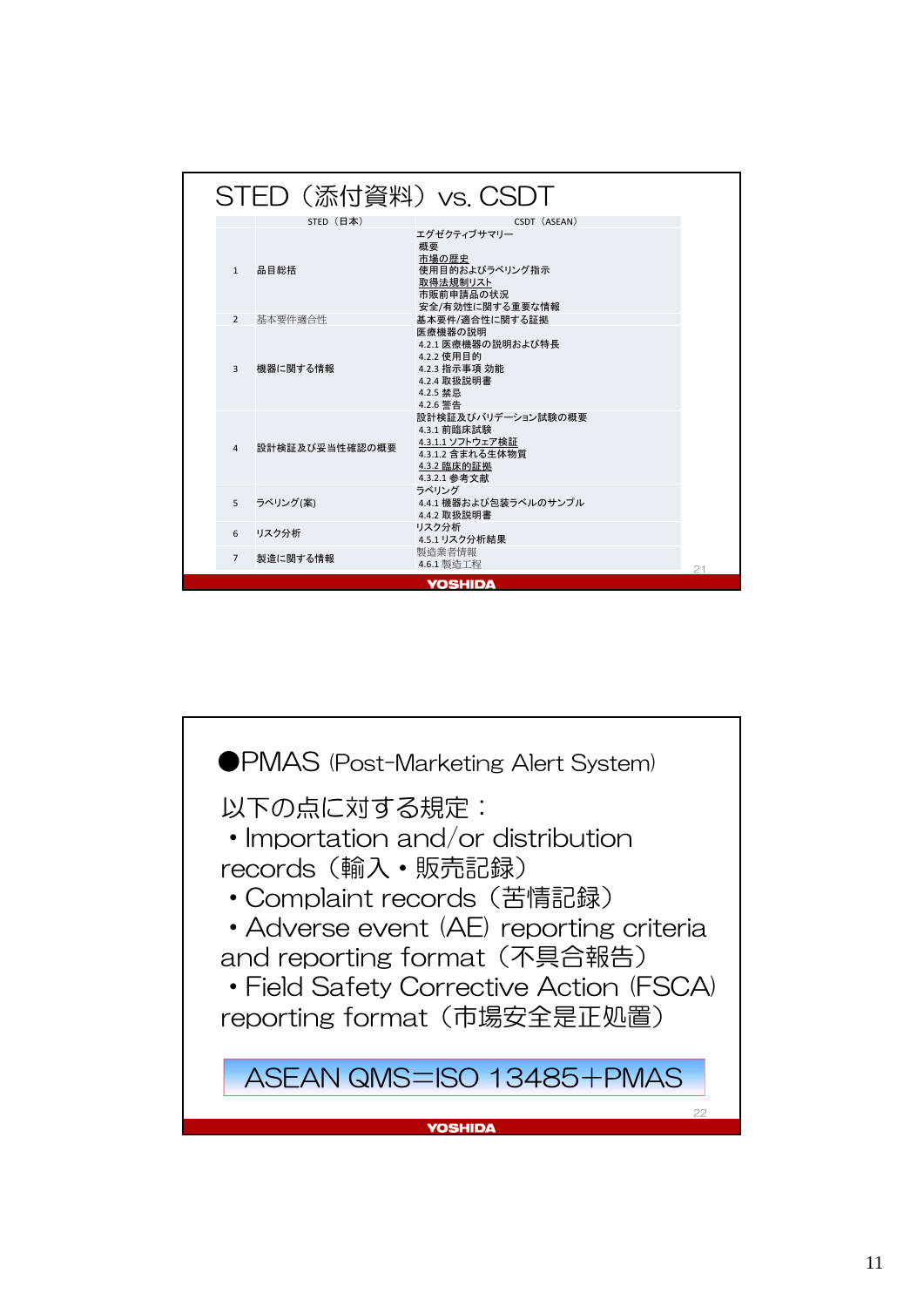

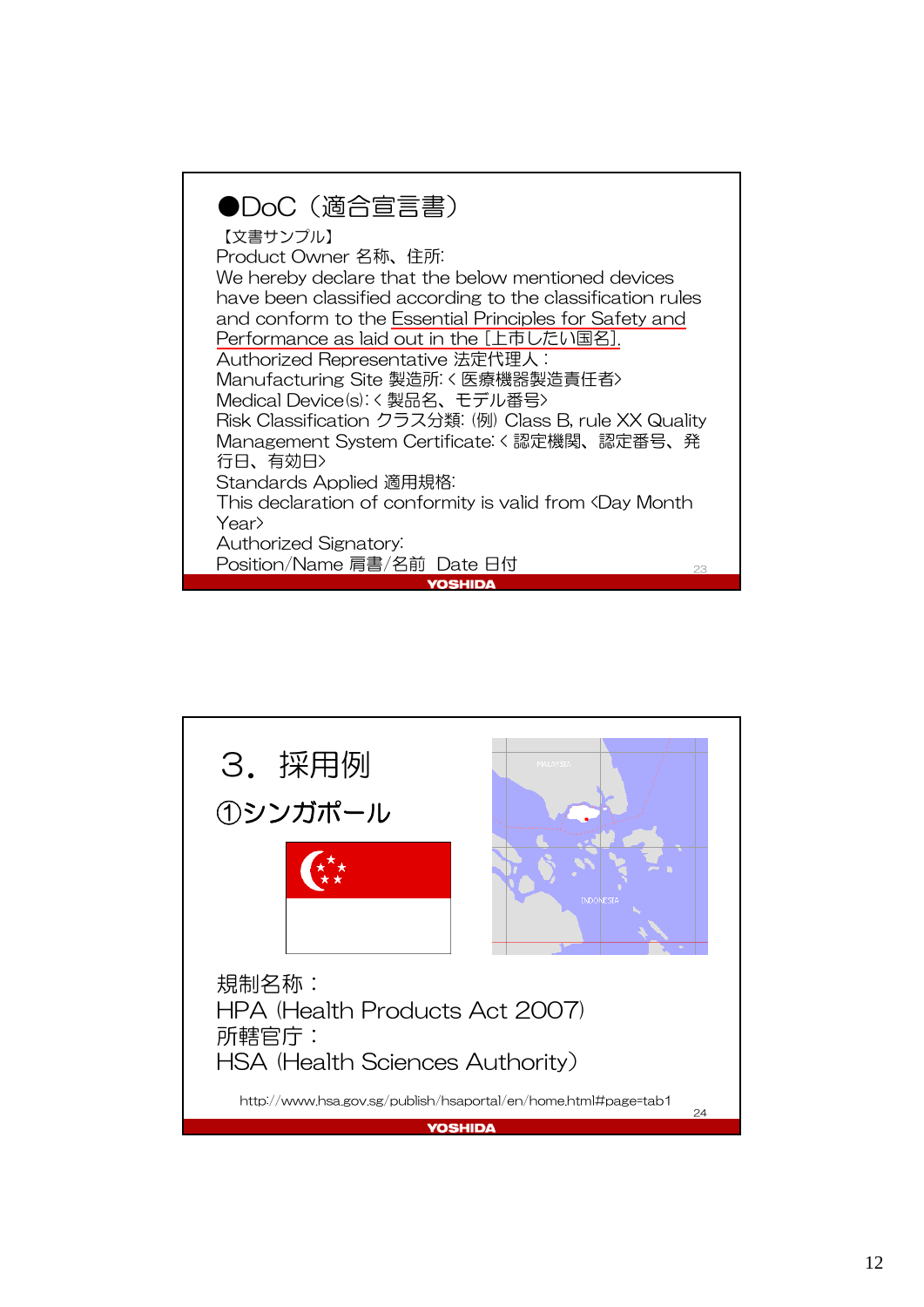

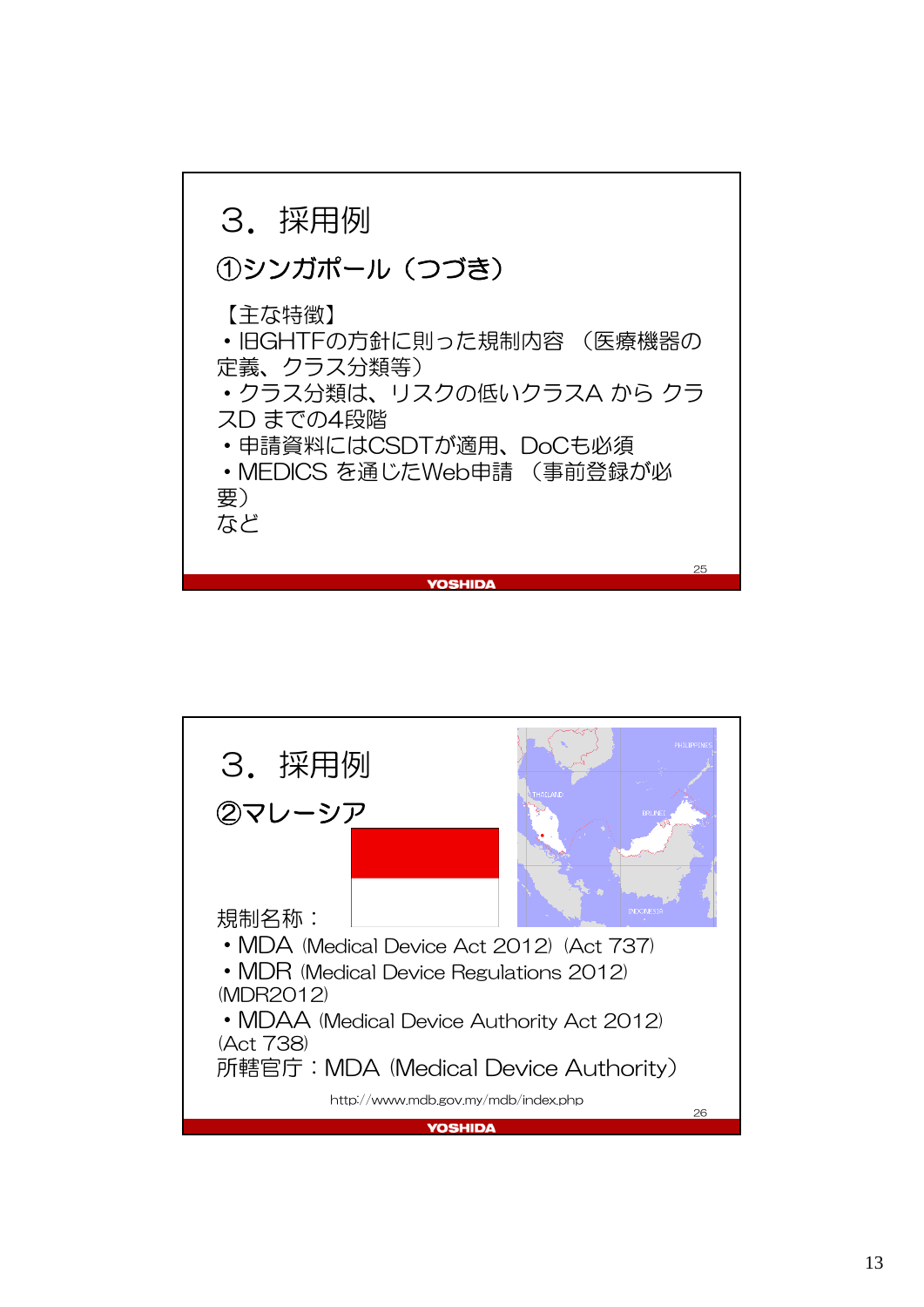![](_page_13_Figure_0.jpeg)

![](_page_13_Figure_1.jpeg)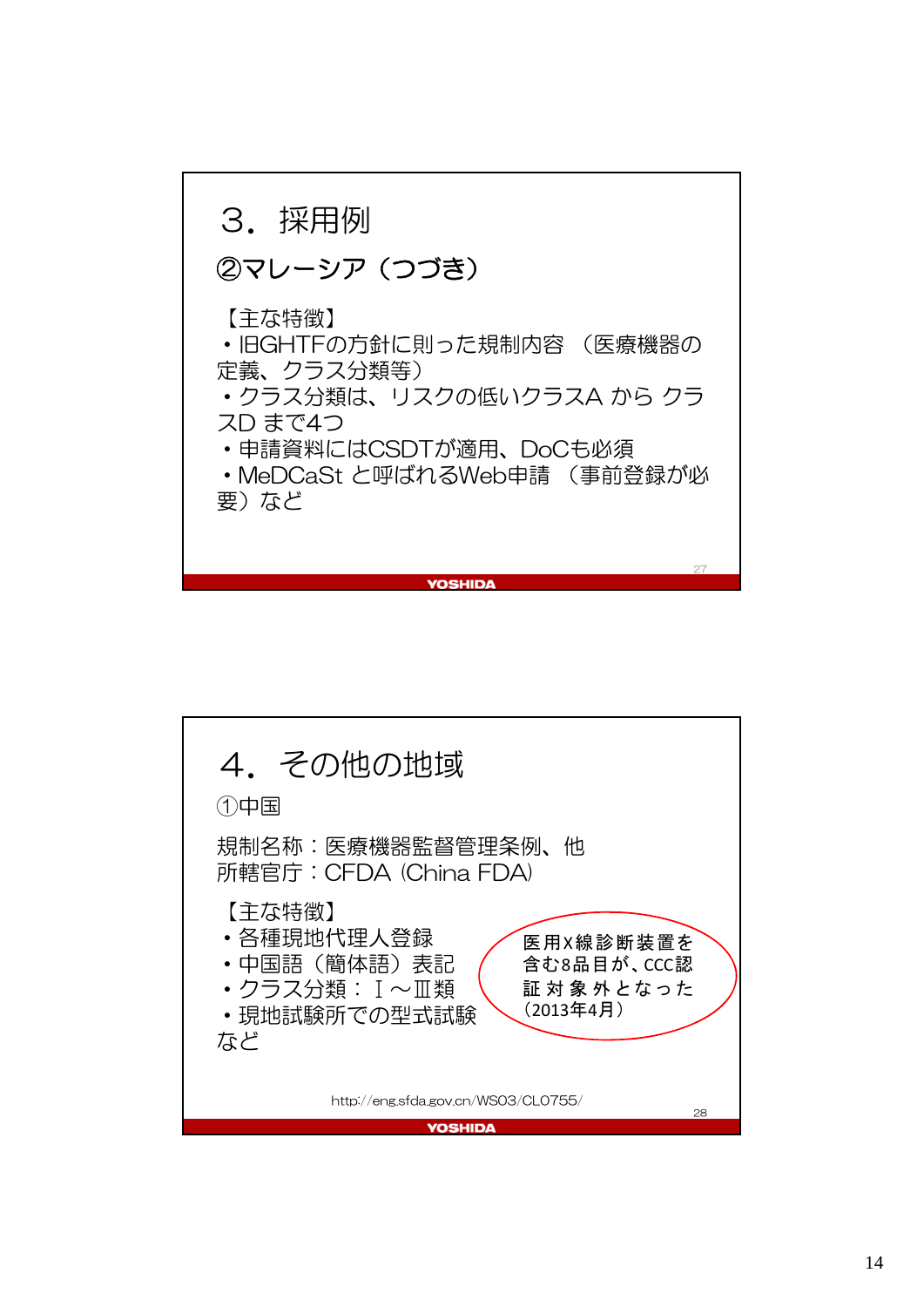![](_page_14_Figure_0.jpeg)

![](_page_14_Figure_1.jpeg)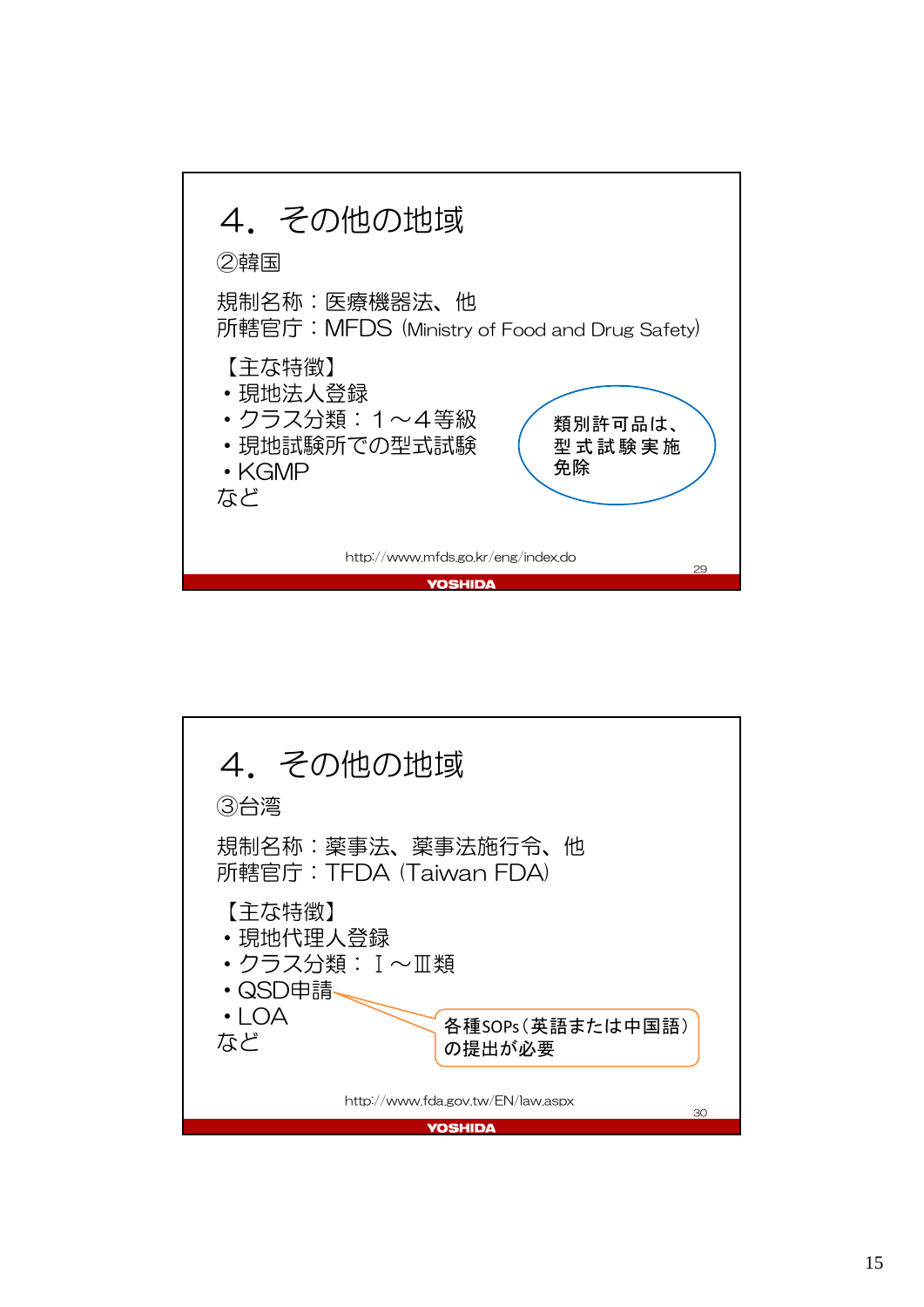![](_page_15_Figure_0.jpeg)

![](_page_15_Figure_1.jpeg)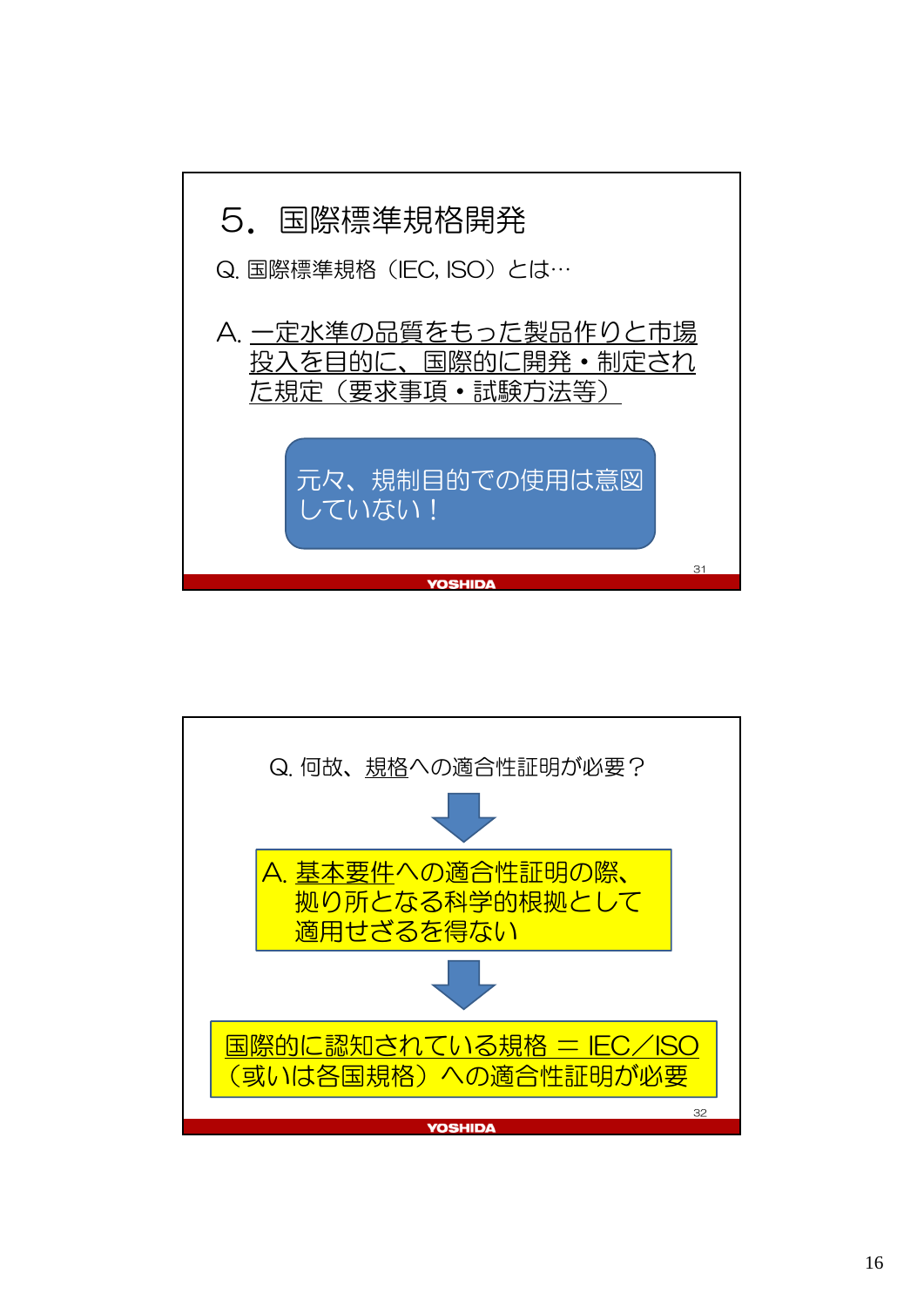![](_page_16_Figure_0.jpeg)

![](_page_16_Figure_1.jpeg)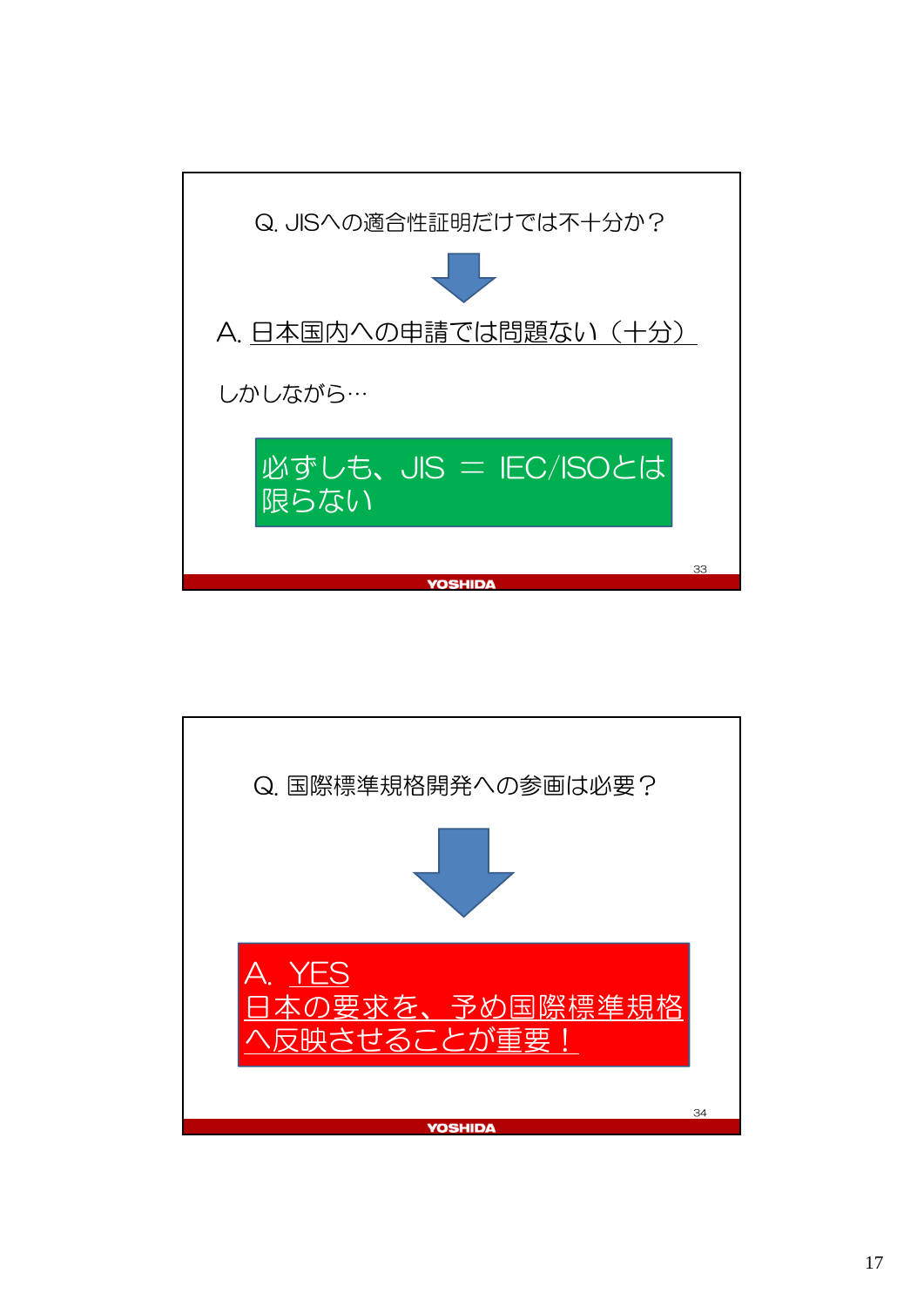![](_page_17_Figure_0.jpeg)

![](_page_17_Figure_1.jpeg)